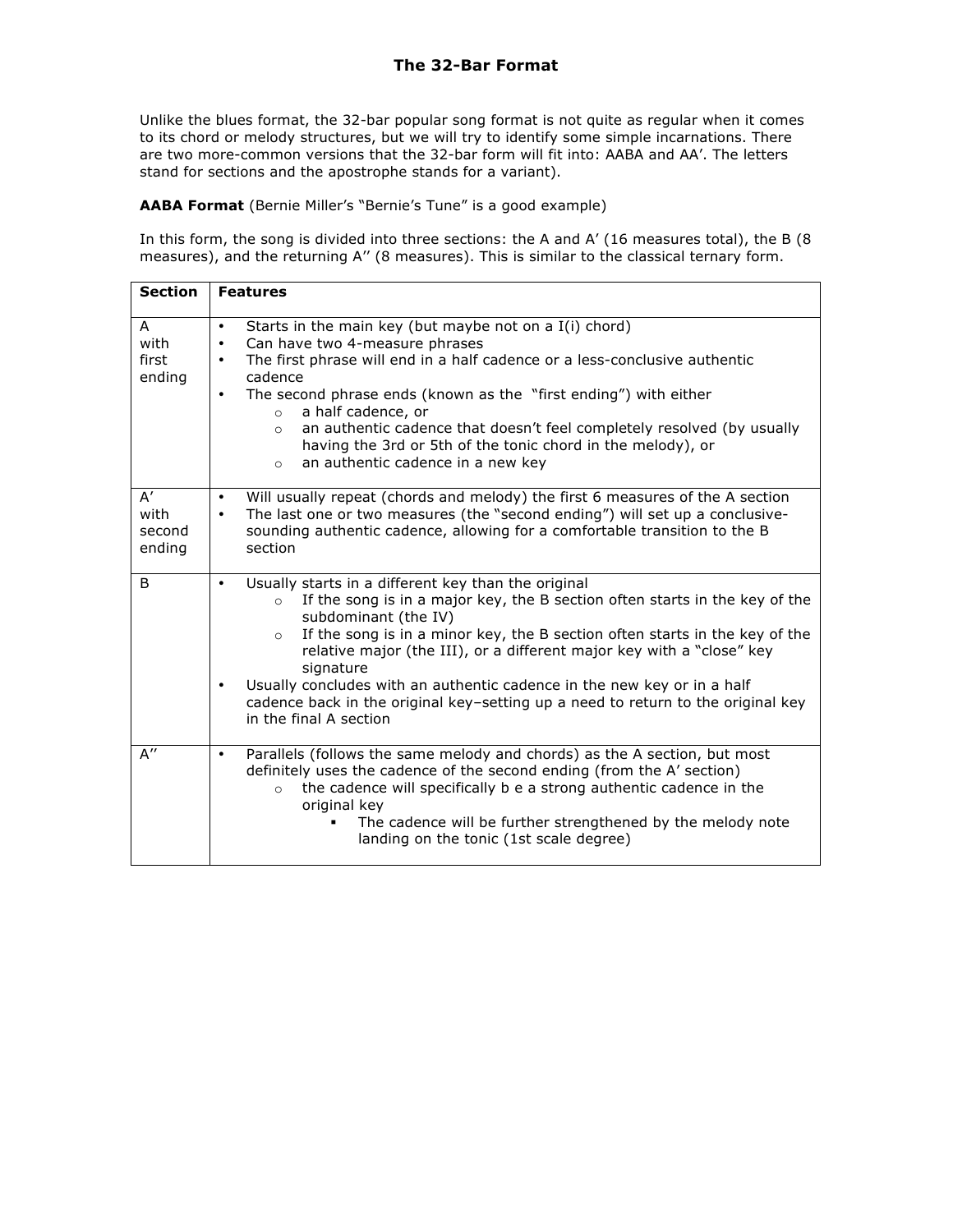**The AA' Format (or AB Format)** (J.V. Heusan's "Here's That Rainy Day" is a good example)

In this form the song is divided into two equal parts of 16 measures each. The relationship between the two sections might be very strong (a parallel-type relationship), or vague, where only fractions of each section are similar. If the relationship between the two sections is very different, we might opt for calling the second section a "B Section" as opposed to an "A' Section".

| <b>Section</b> | <b>Features</b>                                                                                                                                                           |
|----------------|---------------------------------------------------------------------------------------------------------------------------------------------------------------------------|
| A              | Starts in the main key (but maybe not on a I(i) chord)<br>٠                                                                                                               |
|                | Can have two 8-measure phrases<br>$\bullet$                                                                                                                               |
|                | The second (last phrase/first ending) will end with either<br>$\bullet$                                                                                                   |
|                | a half cadence, or<br>$\circ$                                                                                                                                             |
|                | an authentic cadence that doesn't feel completely resolved (by usually<br>$\circ$<br>having the 3rd or 5th of the tonic chord in the melody), or                          |
|                | an authentic cadence in a new key<br>$\circ$                                                                                                                              |
|                | If first and second endings are a part of this section, the second ending will<br>٠                                                                                       |
|                | set up a conclusive-sounding authentic cadence, allowing for a<br>$\circ$                                                                                                 |
|                | comfortable transition to the B section                                                                                                                                   |
|                |                                                                                                                                                                           |
| $A'$ (or $B$ ) | Might begin exactly like the A section, or                                                                                                                                |
|                | Begin with similar sounding material as the A section, but in a different                                                                                                 |
|                | key, or                                                                                                                                                                   |
|                | Introduce a new idea<br>$\bullet$                                                                                                                                         |
|                | The phrases in general might not be a clear cut<br>$\bullet$                                                                                                              |
|                | The last phrase might more clearly resemble material from the A section<br>the cadence will specifically b e a strong authentic cadence in the<br>$\circ$<br>original key |
|                | The cadence will be further strengthened by the melody note                                                                                                               |
|                | landing on the tonic (1st scale degree)                                                                                                                                   |
|                |                                                                                                                                                                           |

## **Cadences**

In the above tables, cadences are mentioned. A cadence is a structural event coinciding with the end of a phrase. A cadence often feels like a stopping point, but can also be described as an arrival point without the music actually "stopping". There are various types of cadences differentiated by mainly the specific chords involved. There are also many types and subclassifications for cadences, but the two that are the most important when it comes to jazz structures are the:

## • **Authentic Cadence**

- o Defined by two chords:  $V^{(7)} \rightarrow I(i)$ 
	- ! Can be described as "resolved" or "conclusive" sounding
		- ! Nearly all songs end with an authentic cadence

## • **Half Cadence**

- o Defined by two chords:  $X \rightarrow V^{(7)}$  (the "X" chord can be one of many, but is often the ii chord)
	- Can be described as "unresolved" or "inconclusive" sounding
	- Many initial phrases end with a half cadence
	- ! Many second-ending A-sections and B-sections end with a half cadence
	- If a song is going to repeat its form from the top, a half cadence will often be tacked on to the end, which allows the music to feel like it is going to "start over"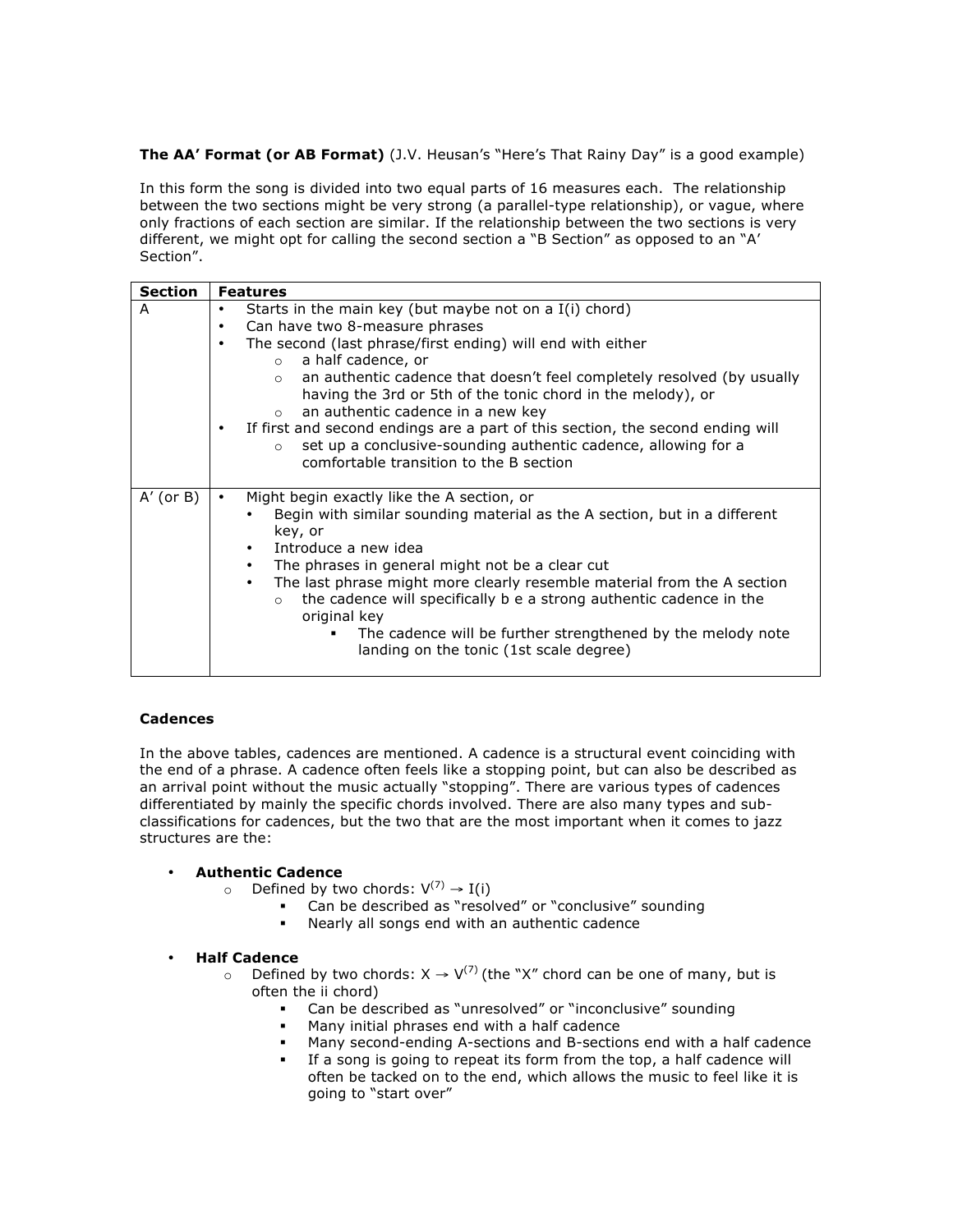

Bernie Miller's song, "Bernie's Tune" is a good example of how authentic and half cadences are used.

The first ending of the A-section finishes on an A7 chord, the V7 of the key (which is D minor). This half cadence allows for an easy return to the top. The second ending uses an authentic cadence ( $A7 \rightarrow Dmi$ ) to let the A-section feel completed, making it more comfortable to transition to the B-section, which is in a new key.

The B-section initially ends with an authentic cadence in Bb, but then tacks on a half cadence in D minor (Emi7(b5)  $\rightarrow$  A7).

The final A-section concludes with an authentic cadence (A7  $\rightarrow$  Dmi). The last measure has half cadence chords in parentheses only for the sake of starting the song over again.